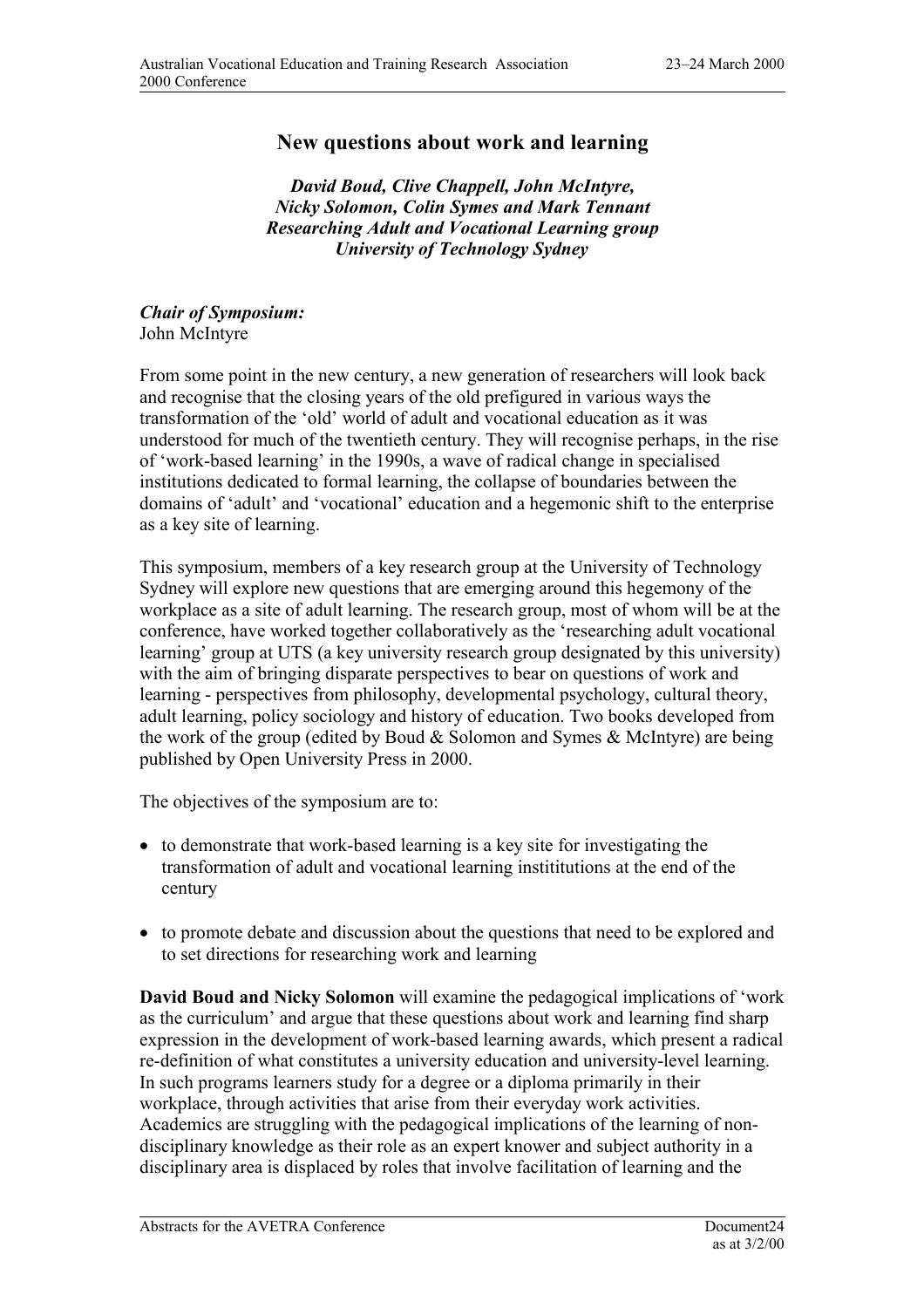interpretation of new conceptions of academic standards and values. In this paper we examine the pedagogical relationships that are emerging through academics' engagement with the teaching and learning of new kinds of local and specific knowledge that is not disciplinary-based but is derived from the context of application. We outline features of new forms of pedagogy and explore the tensions they create in the academy.

**Colin Symes** will argue that our new preoccupation with work and learning represents a crisis of formal institutions, in whose shadow adult education has non-formally prospered until recently. Universities are at a pivotal point in their history and are undergoing dramatic changes. Like many areas of the public sphere, they have been subject to budget cuts and encouraged to privatise many of their activities. One measure of their changed direction, is the degree to which universities have forged alliances with business and industry to extend their revenue basis. Developing an historical account of the modern unvierrsity, he argues that the liberal university has been superseded by the vocationalised university, and that the primary justification for its existence now rests on servicing the needs of human capital. Although some have seen this as lamentable development transgressing all that is valued in the academy, it can be argued that universities in following a philosophy of education in which theory and application complement one another are in fact embarking upon a radical approach to learning.

**Clive Chappell** explores some ways in which new questions about work and learning are disrupting our categories of knowledge and learning. The identities of learners and educational practitioners are challenged by contemporary discourses that, in one way or another, disturb traditional ideas about what counts as knowledge. Many of these new discourses unsettle modern understandings of knowledge by reversing the traditional binaries that privilege one form of knowledge over its 'other'. Today, epistemological discourses appear to privilege knowledge constructed as practical, interdisciplinary, informal, applied and contextual over knowledge constructed as theoretical, disciplinary, formal, foundational and generalisable. Or as Gibbons (1994) and Luke (1996) propose, there is a significant shift in emphasis away from 'culturally concentrated' (academic) knowledge to 'socially distributed' knowledge. While there is considerable discussion over why this shift in emphasis has come about there has as yet been very little focus on the consequences of this discursive shift for the identities of learners and educational practitioners. Yet, learners and educational practitioners are in no small measure constructed by and through knowledge discourses. Furthermore, the different institutional sites in which learners and educational practitioners undertake their knowledge work are also constructed and reconstructed by these same discourses. His paper examines the identities of learners and educational practitioners in order to surface what enabling and constraining effects the new knowledge discourses have on people's sense of who they are in the learning project.

**Mark Tennant's** contribution will be to outline his interest in understanding how the changing nature of education and its interface with the workplace produces, presupposes or otherwise shapes new teacher/learner identities and pedagogical practices, and ultimately what it means to be a 'good' learner or teacher. Current ideas about the contemporary workforce have led to the expectation that both formal education and workplace training should produce adaptable and flexibile learners.